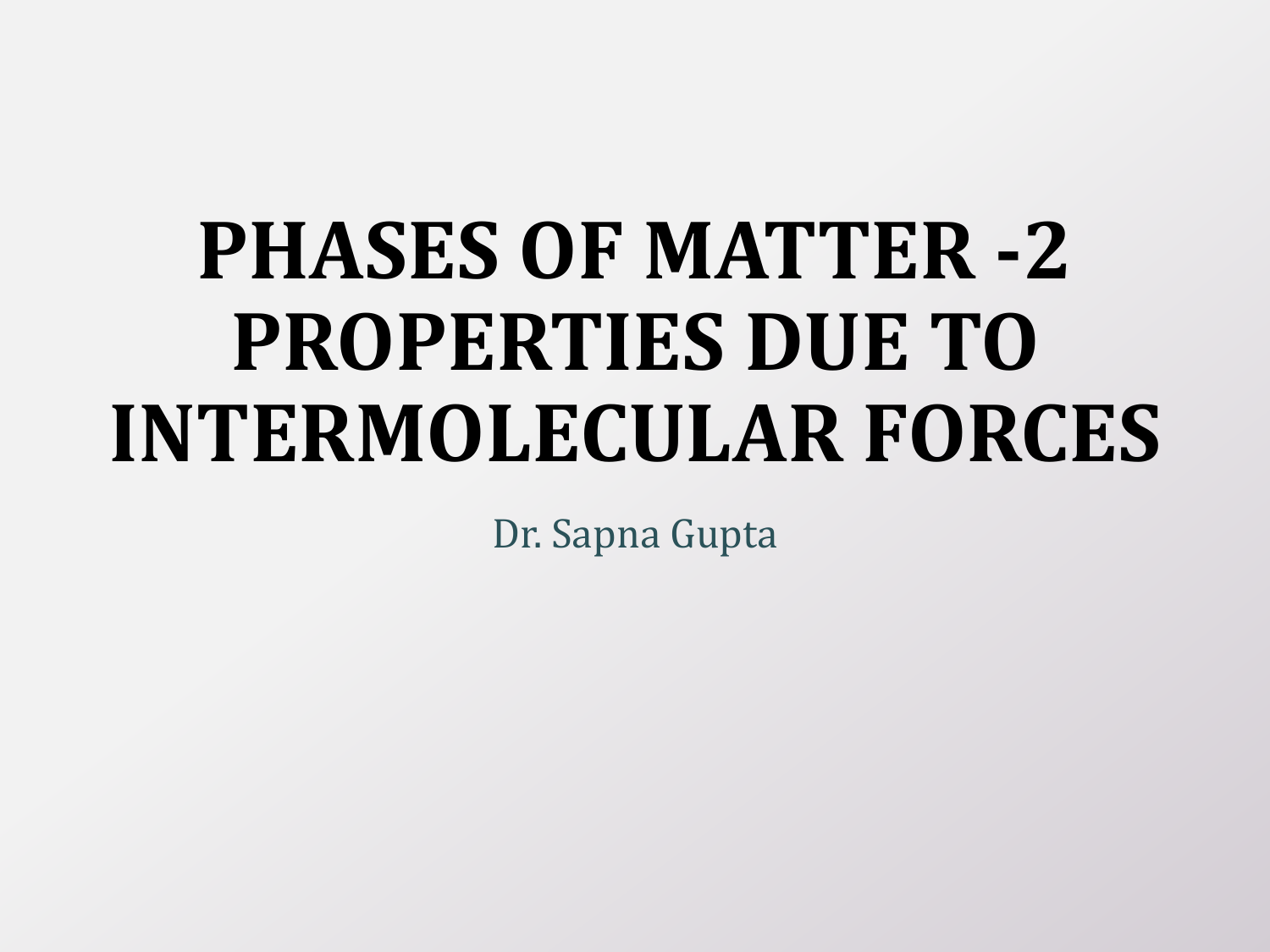### **PROPERTIES OF INTERMOLECULAR FORCES**

### The type of intermolecular forces will determine:

- Vapor Pressure
- Boiling point
- Freezing point
- Surface tension
- Viscosity
- Adhesion and cohesion
- Solubility of substances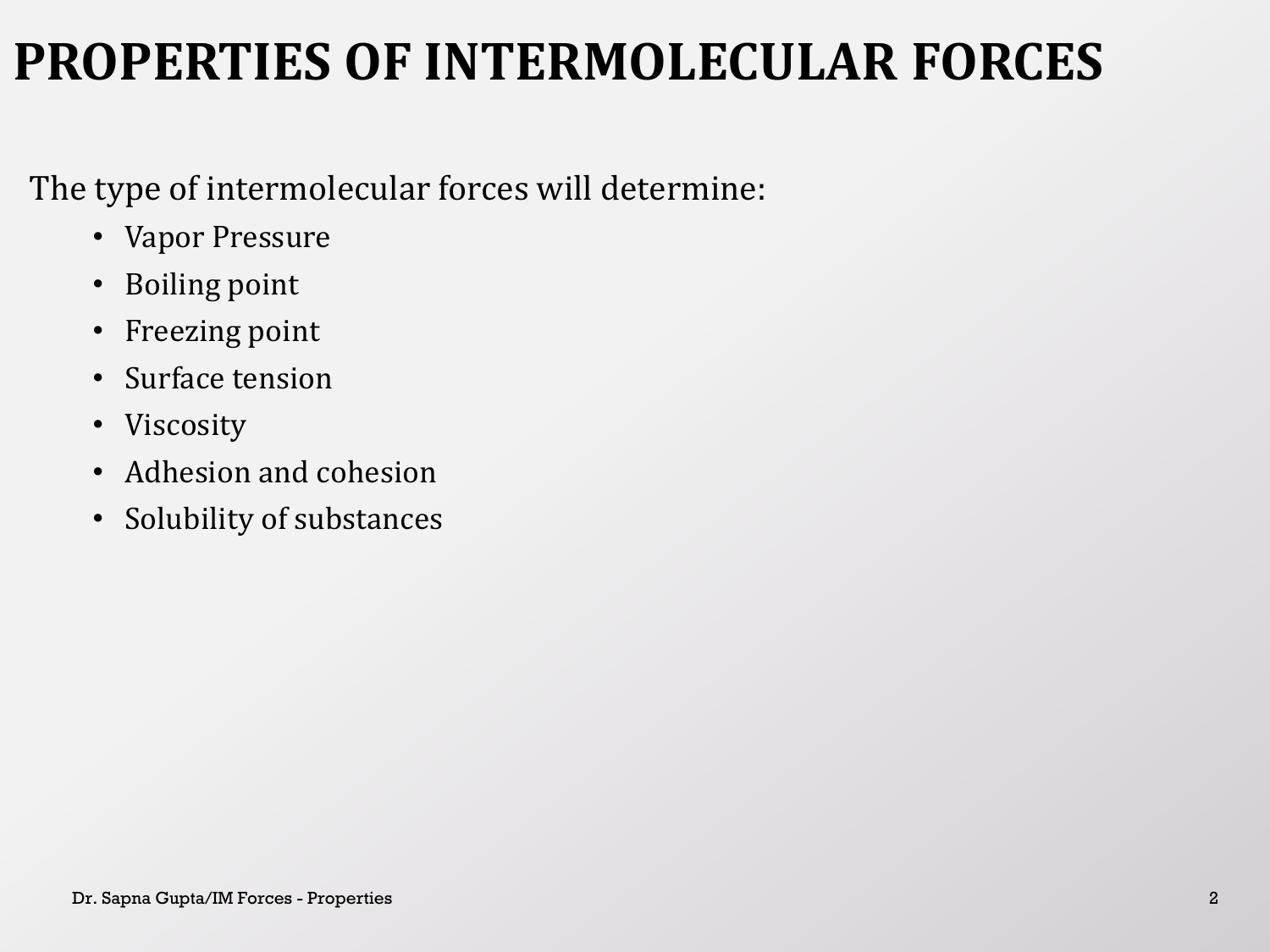# **VAPOR PRESSURE**

- The **vapor pressure** of a liquid is the partial pressure of the vapor **over** the liquid at a particular temperature.
- When a liquid is placed in a closed vessel, the partial pressure of its vapor increases over time until it reaches equilibrium. At equilibrium, evaporation and condensation continue to occur at the same rate called dynamic equilibrium.

#### Vapor pressure depends on IM forces and temperature

- If the IM forces are more then molecules will tend to stick together and not vaporize hence VP will be less.
- If the temperature is increased, the kinetic energy of molecules increases and they will break free of the IM forces and increase the VP.



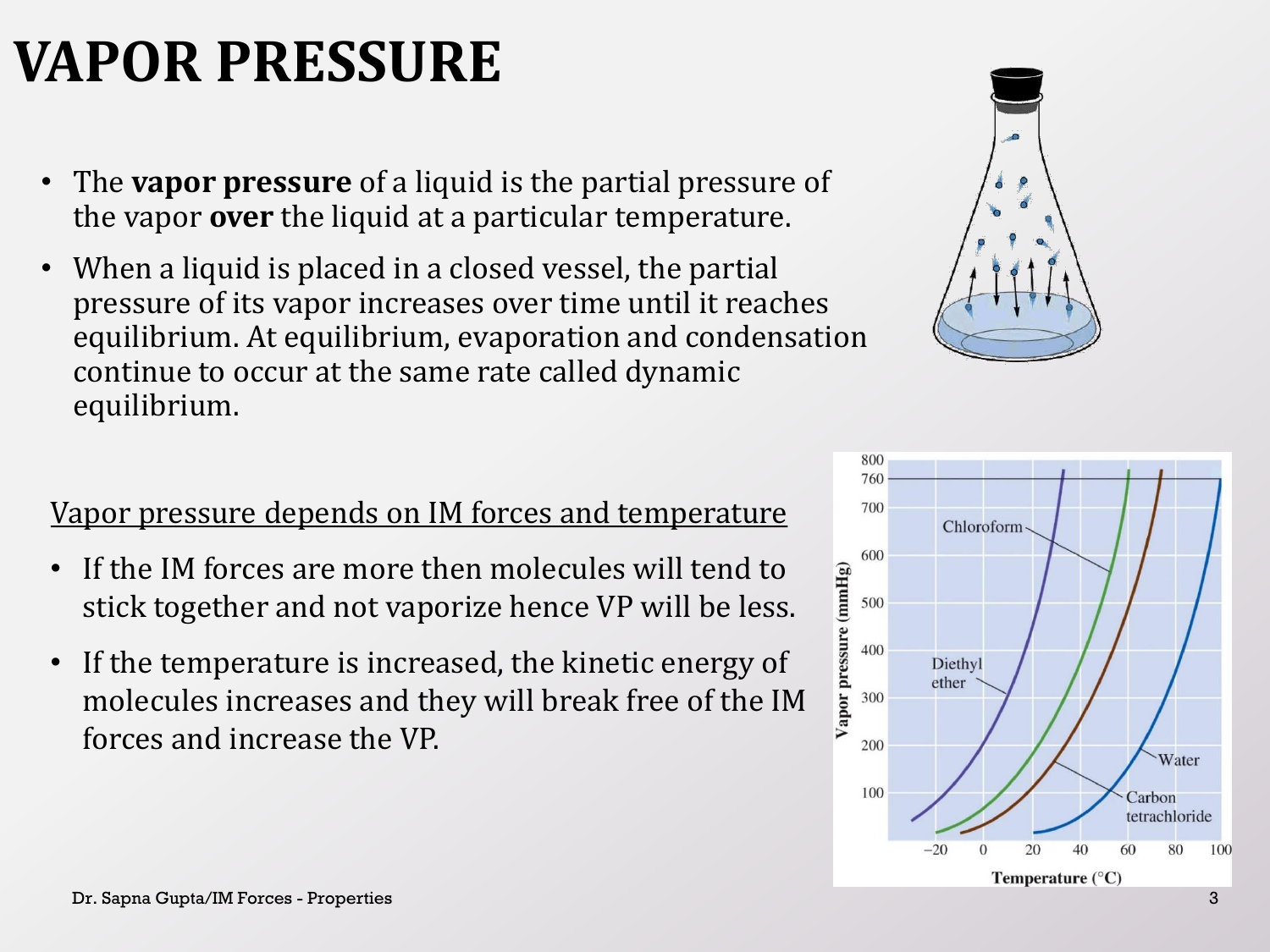# **BOILING POINT**

- Boiling point is the temperature at which the vapor pressure is equal to the atmospheric pressure (external pressure).
- At this temperature bubbles form within the liquid looks like boiling.
- As the pressure on the liquid increases the boiling point increases e.g. in a pressure cooker. Boiling point at a higher altitude will be lower than normal atmospheric pressure.
- Heat of vaporization heat required to vaporize a liquid.

e.g.  $H_2O(l) \rightarrow H_2O(g)$ ;  $\Delta H_{\text{vap}} = 40.7 \text{ kJ/mol}$ 

• If the IM forces are high then bpt. will also be higher.

e.g.  $H_2O > H_2S$ 

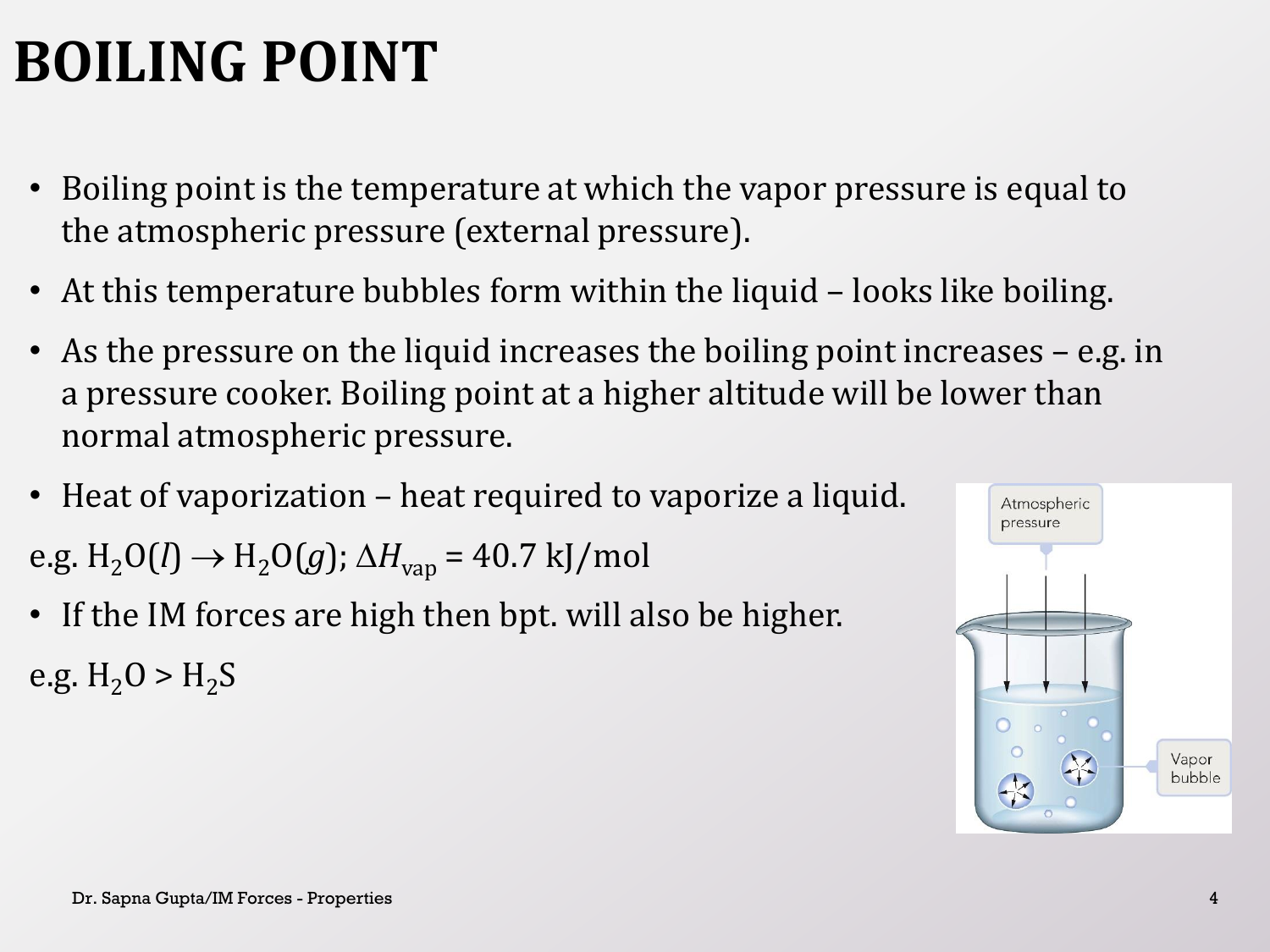# **SURFACE TENSION**

- Surface tension is a quantitative measure of the elastic force on the surface of a liquid.
- Surface tension occurs because the molecules at the surface of a liquid experience a net force toward the center of the liquid.
- The stronger the intermolecular forces the higher the surface tension.
- Energy of molecules on the surface is more so they want to vaporize, but if IM forces are more they will be pulled inside – thus creating a thin film of tension.
- e.g.  $H_2O$  (water) >  $C_6H_{12}$  (hexane)
- To break the surface tension one will need to reduce the IM forces.



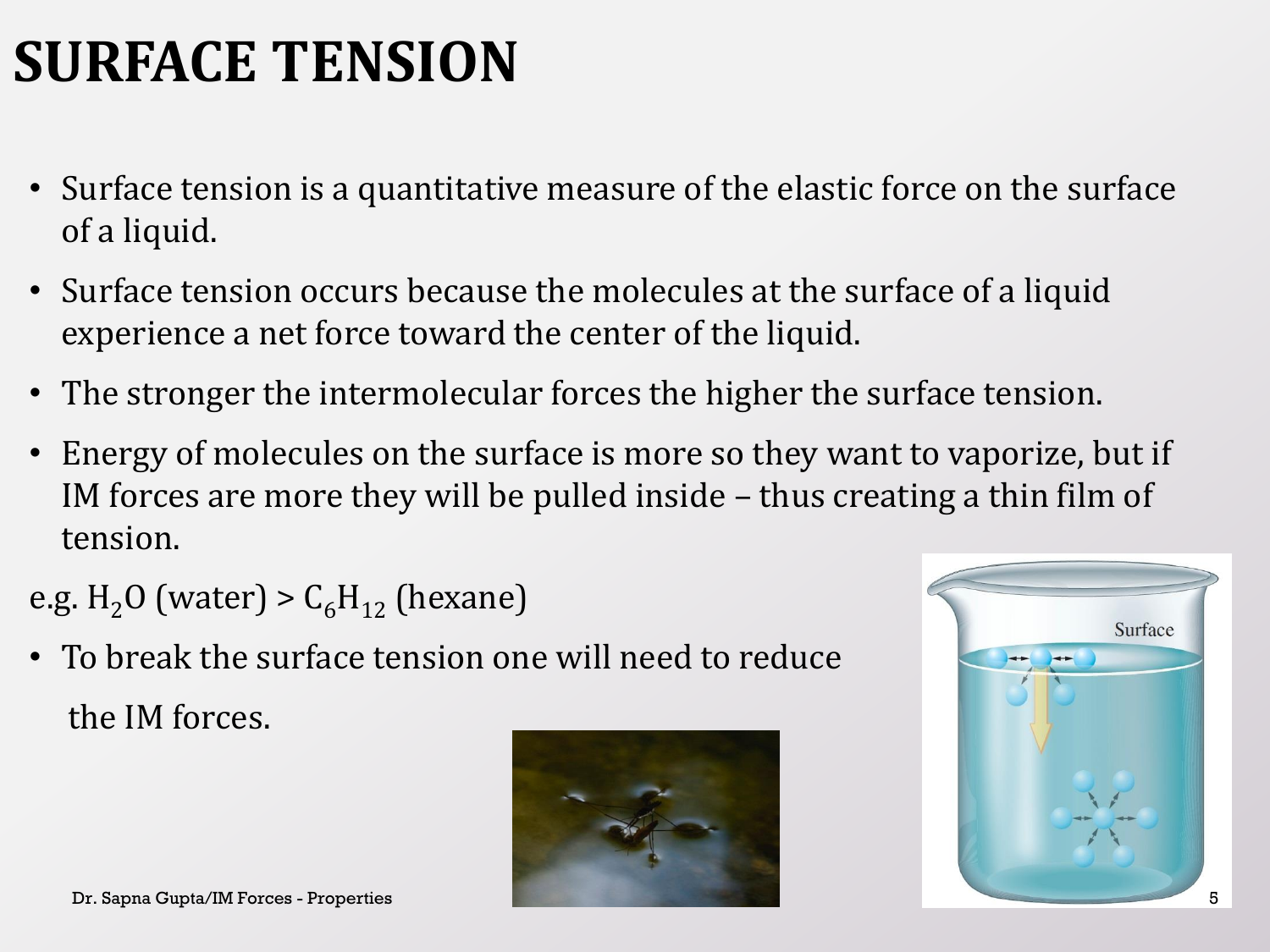### **CAPILLARY ACTION: COHESION AND ADHESION**

- Formation of a **meniscus** is a result of surface tension.
- Capillary action which results from a combination of
	- **Cohesion**: attractions between like molecules, cohesive forces
	- **Adhesion**: attractions between unlike molecules, adhesive forces



- Car waxing is cohesion, whereas pulling up blood in a capillary is adhesion.
- Similar IM forces lead to adhesion; dissimilar IM forces lead to cohesion.

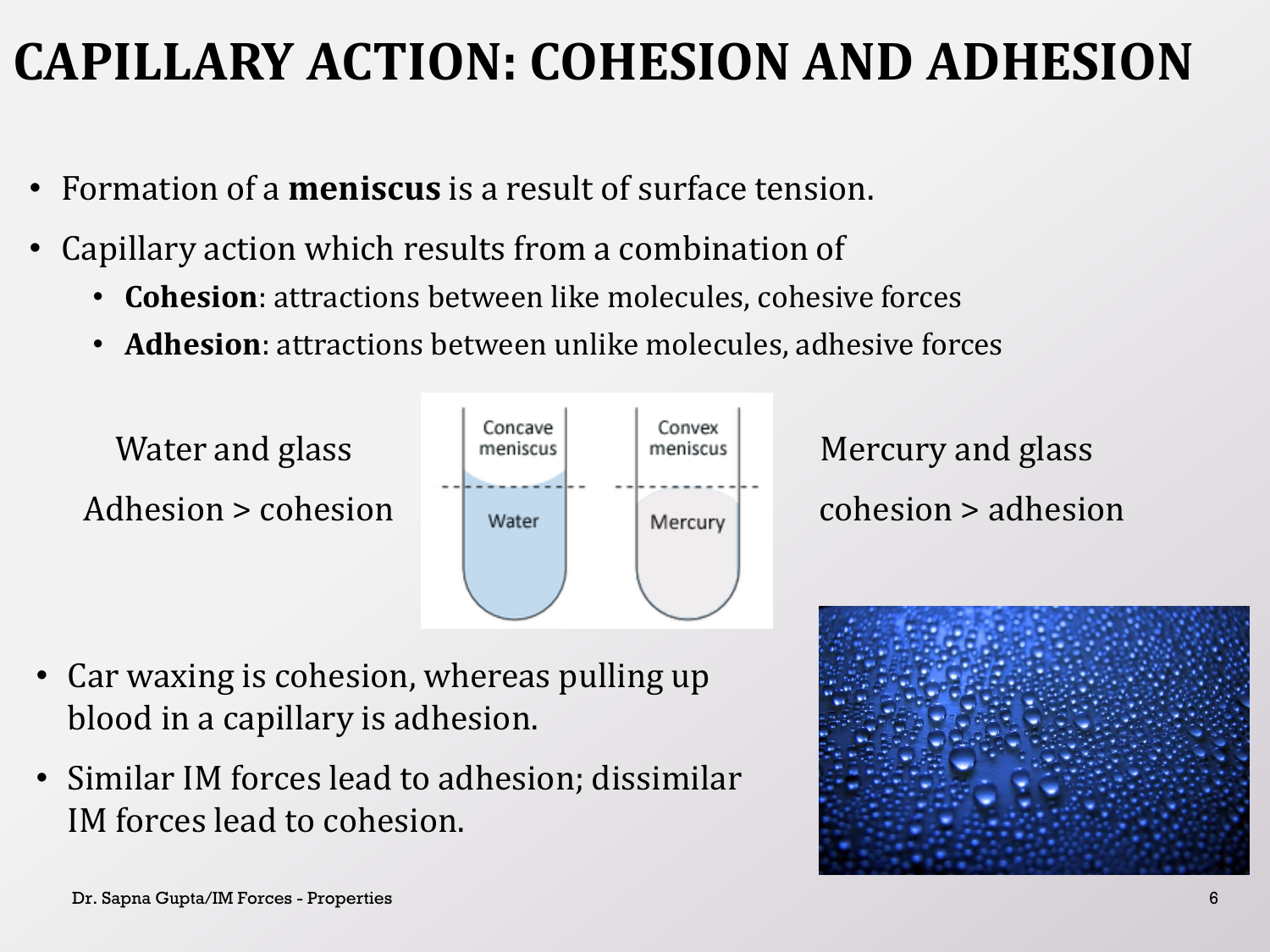# **VISCOSITY**

- Resistance to flow exhibited by liquids and gases; e.g. the difference in the flow of syrup vs water.
- In the figure, steel balls were dropped into the glycerol and the water at the same time. Glycerol has higher viscosity (1.49 N s/m<sup>2</sup>) so ball will drop slower than in water  $(1.01 \times 10^{-3} \text{ N s/m}^2)$ .
- Higher IM forces causes higher viscosity.



**glycerol water**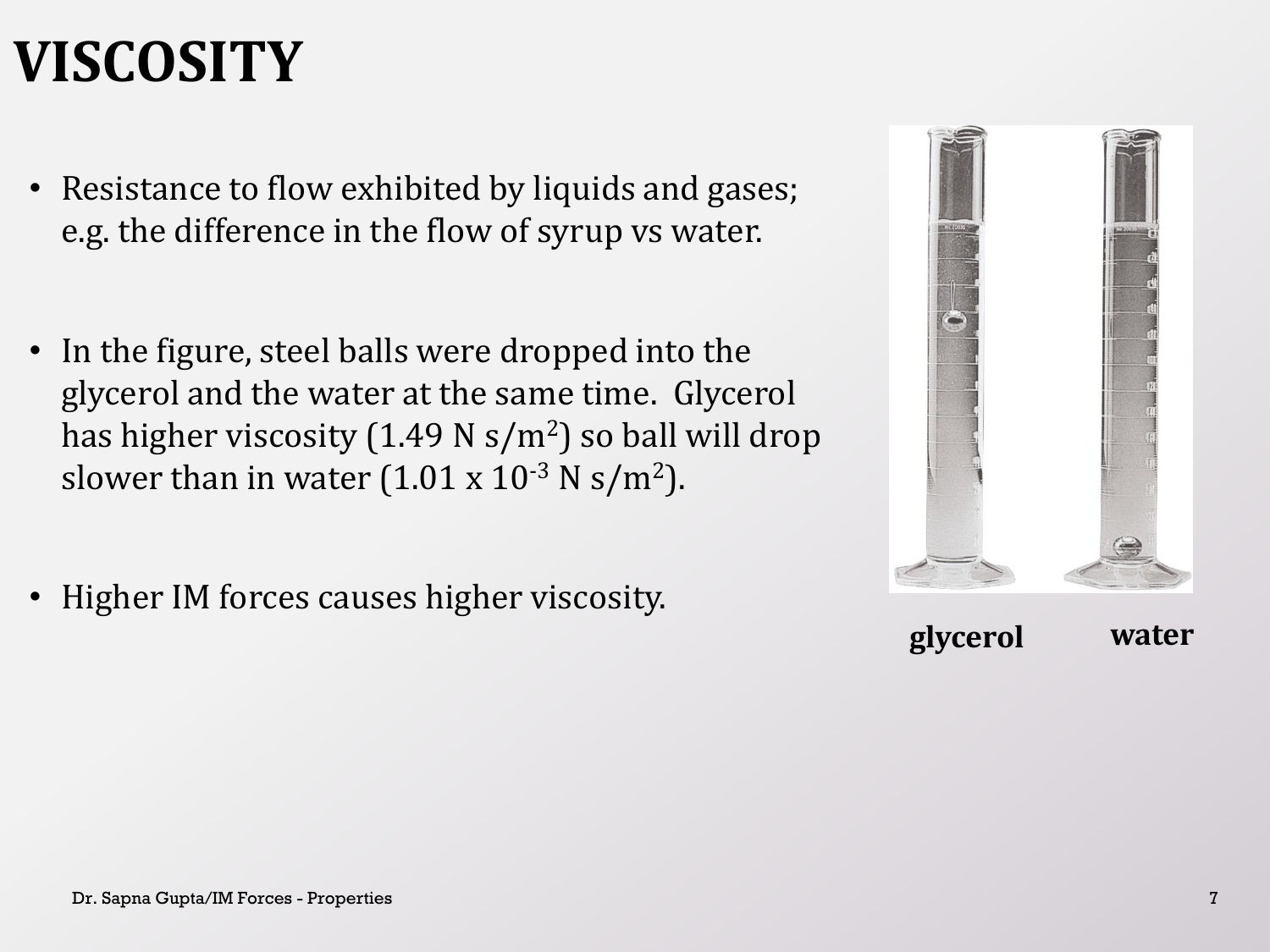# **PHYSICAL PROPERTIES - COMPARISON**

#### Properties of some liquids.

| <b>Properties of Some Liquids at 20°C</b><br><b>Table 11.2</b> |                                  |                                 |                                               |                                      |
|----------------------------------------------------------------|----------------------------------|---------------------------------|-----------------------------------------------|--------------------------------------|
| <b>Substance</b>                                               | <b>Molecular Weight</b><br>(amu) | <b>Vapor Pressure</b><br>(mmHg) | <b>Surface Tension</b><br>(J/m <sup>2</sup> ) | <b>Viscosity</b><br>$(kg/m \cdot s)$ |
| Water, $H_2O$                                                  | 18                               | $1.8 \times 10^{1}$             | $7.3 \times 10^{-2}$                          | $1.0 \times 10^{-3}$                 |
| Carbon dioxide, $CO2$                                          | 44                               | $4.3 \times 10^{4}$             | $1.2 \times 10^{-3}$                          | $7.1 \times 10^{-5}$                 |
| Pentane, $C_5H_{12}$                                           | 72                               | $4.4 \times 10^{2}$             | $1.6 \times 10^{-2}$                          | $2.4 \times 10^{-4}$                 |
| Glycerol, $C_3H_8O_3$                                          | 92                               | $1.6 \times 10^{-4}$            | $6.3 \times 10^{-2}$                          | $1.5 \times 10^{0}$                  |
| Chloroform, CHCl <sub>3</sub>                                  | 119                              | $1.7 \times 10^{2}$             | $2.7 \times 10^{-2}$                          | $5.8 \times 10^{-4}$                 |
| Carbon tetrachloride, CCl <sub>4</sub>                         | 154                              | $8.7 \times 10^{1}$             | $2.7 \times 10^{-2}$                          | $9.7 \times 10^{-4}$                 |
| Bromoform, $CHBr3$                                             | 253                              | $3.9 \times 10^{0}$             | $4.2 \times 10^{-2}$                          | $2.0 \times 10^{-3}$                 |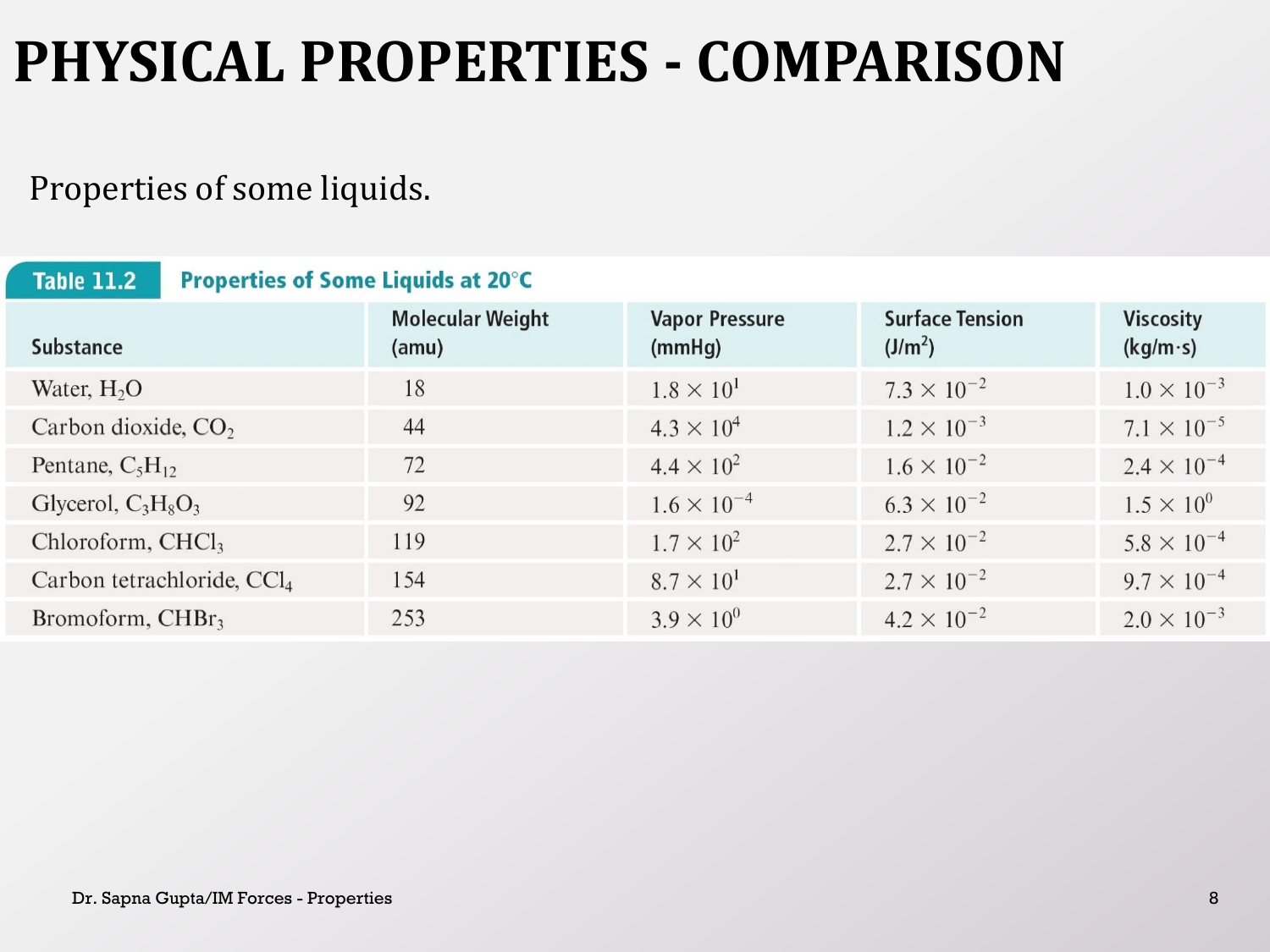# **SOLUBILITY**

- "Like dissolves like"
- Substances with the same IM forces will dissolve in each other.
- IM interactions are between solvent and solute molecules.
- The non polar substances will dissolve primarily in non polar substances not in substances with dipole-dipole or H-bonding forces.
- Substances with dipole-dipole, H-bonding and ion-dipole IM forces should be soluble in each other.
- E.g.  $H_2O$  will dissolve CH<sub>3</sub>OH, NaCl, sugar through different IM forces. It will not dissolve hexane  $\mathsf{C_6H_6}$  since the IM forces don't match up.
- Hexane,  $C_6H_6$ , should dissolve  $CH_3OCH_3$  (ether) easily. However, the ether will be slightly soluble in  $H<sub>2</sub>O$  due dipole-dipole interactions.